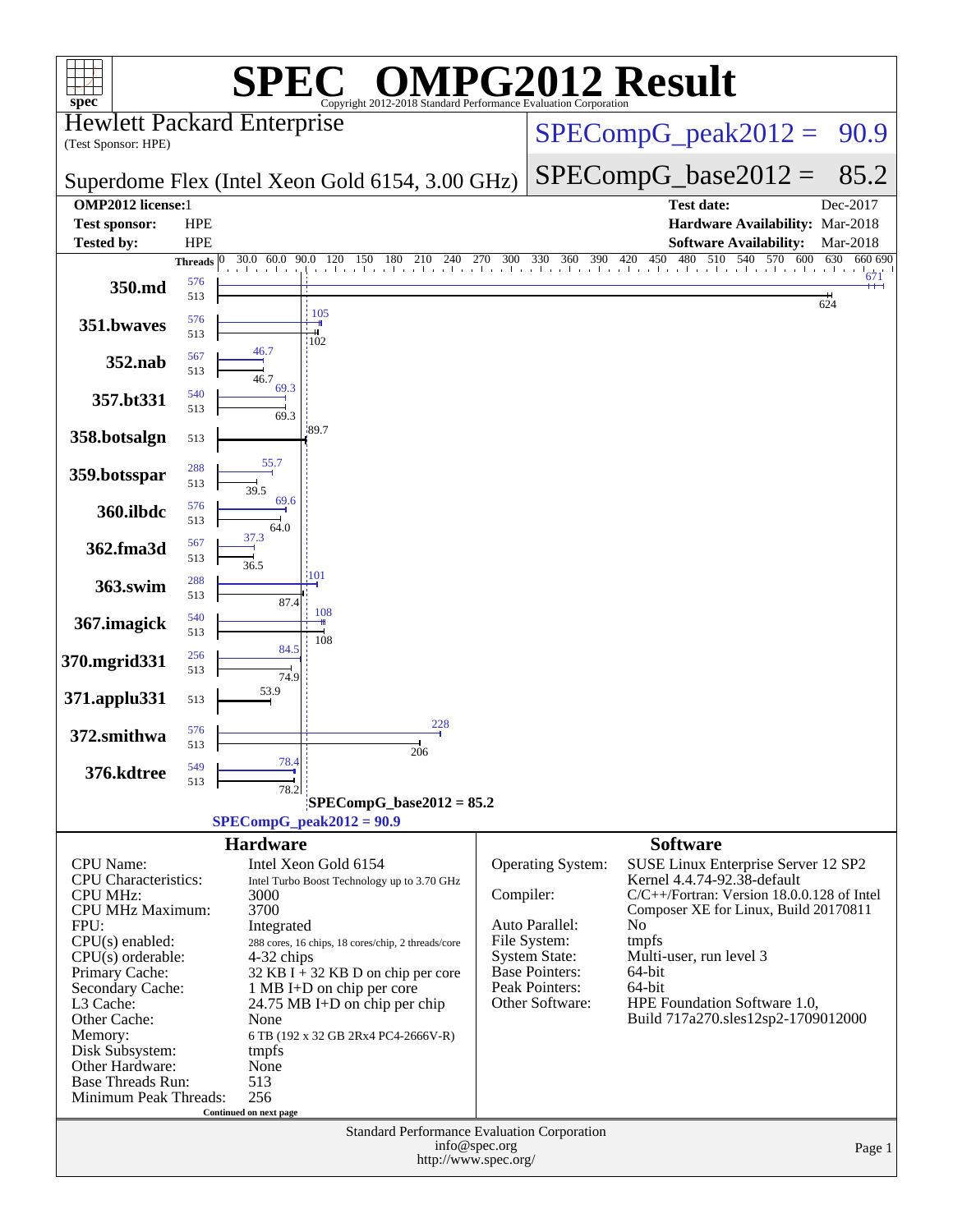

Hewlett Packard Enterprise

(Test Sponsor: HPE)

 $SPECompG_peak2012 = 90.9$  $SPECompG_peak2012 = 90.9$ 

Superdome Flex (Intel Xeon Gold 6154, 3.00 GHz)

[Maximum Peak Threads:](http://www.spec.org/auto/omp2012/Docs/result-fields.html#MaximumPeakThreads) 576

 $SPECompG_base2012 = 85.2$  $SPECompG_base2012 = 85.2$ **[OMP2012 license:](http://www.spec.org/auto/omp2012/Docs/result-fields.html#OMP2012license)**1 **[Test date:](http://www.spec.org/auto/omp2012/Docs/result-fields.html#Testdate)** Dec-2017 **[Test sponsor:](http://www.spec.org/auto/omp2012/Docs/result-fields.html#Testsponsor)** HPE **[Hardware Availability:](http://www.spec.org/auto/omp2012/Docs/result-fields.html#HardwareAvailability)** Mar-2018

**[Tested by:](http://www.spec.org/auto/omp2012/Docs/result-fields.html#Testedby)** HPE **[Software Availability:](http://www.spec.org/auto/omp2012/Docs/result-fields.html#SoftwareAvailability)** Mar-2018

**[Results Table](http://www.spec.org/auto/omp2012/Docs/result-fields.html#ResultsTable) [Benchmark](http://www.spec.org/auto/omp2012/Docs/result-fields.html#Benchmark) [Threads](http://www.spec.org/auto/omp2012/Docs/result-fields.html#Threads) [Seconds](http://www.spec.org/auto/omp2012/Docs/result-fields.html#Seconds) [Ratio](http://www.spec.org/auto/omp2012/Docs/result-fields.html#Ratio) [Seconds](http://www.spec.org/auto/omp2012/Docs/result-fields.html#Seconds) [Ratio](http://www.spec.org/auto/omp2012/Docs/result-fields.html#Ratio) [Seconds](http://www.spec.org/auto/omp2012/Docs/result-fields.html#Seconds) [Ratio](http://www.spec.org/auto/omp2012/Docs/result-fields.html#Ratio) Base [Threads](http://www.spec.org/auto/omp2012/Docs/result-fields.html#Threads) [Seconds](http://www.spec.org/auto/omp2012/Docs/result-fields.html#Seconds) [Ratio](http://www.spec.org/auto/omp2012/Docs/result-fields.html#Ratio) [Seconds](http://www.spec.org/auto/omp2012/Docs/result-fields.html#Seconds) [Ratio](http://www.spec.org/auto/omp2012/Docs/result-fields.html#Ratio) [Seconds](http://www.spec.org/auto/omp2012/Docs/result-fields.html#Seconds) [Ratio](http://www.spec.org/auto/omp2012/Docs/result-fields.html#Ratio) Peak** [350.md](http://www.spec.org/auto/omp2012/Docs/350.md.html) 513 7.43 623 **[7.42](http://www.spec.org/auto/omp2012/Docs/result-fields.html#Median) [624](http://www.spec.org/auto/omp2012/Docs/result-fields.html#Median)** 7.38 627 576 6.96 665 **[6.90](http://www.spec.org/auto/omp2012/Docs/result-fields.html#Median) [671](http://www.spec.org/auto/omp2012/Docs/result-fields.html#Median)** 6.81 680 [351.bwaves](http://www.spec.org/auto/omp2012/Docs/351.bwaves.html) 513 **[44.4](http://www.spec.org/auto/omp2012/Docs/result-fields.html#Median) [102](http://www.spec.org/auto/omp2012/Docs/result-fields.html#Median)** 45.5 99.6 44.3 102 576 42.6 106 43.8 103 **[43.2](http://www.spec.org/auto/omp2012/Docs/result-fields.html#Median) [105](http://www.spec.org/auto/omp2012/Docs/result-fields.html#Median)** [352.nab](http://www.spec.org/auto/omp2012/Docs/352.nab.html) 513 83.2 46.8 83.3 46.7 **[83.2](http://www.spec.org/auto/omp2012/Docs/result-fields.html#Median) [46.7](http://www.spec.org/auto/omp2012/Docs/result-fields.html#Median)** 567 83.3 46.7 83.2 46.7 **[83.3](http://www.spec.org/auto/omp2012/Docs/result-fields.html#Median) [46.7](http://www.spec.org/auto/omp2012/Docs/result-fields.html#Median)** [357.bt331](http://www.spec.org/auto/omp2012/Docs/357.bt331.html) 513 68.3 69.4 **[68.4](http://www.spec.org/auto/omp2012/Docs/result-fields.html#Median) [69.3](http://www.spec.org/auto/omp2012/Docs/result-fields.html#Median)** 68.7 69.0 540 **[68.4](http://www.spec.org/auto/omp2012/Docs/result-fields.html#Median) [69.3](http://www.spec.org/auto/omp2012/Docs/result-fields.html#Median)** 68.3 69.4 68.9 68.8 [358.botsalgn](http://www.spec.org/auto/omp2012/Docs/358.botsalgn.html) 513 **[48.5](http://www.spec.org/auto/omp2012/Docs/result-fields.html#Median) [89.7](http://www.spec.org/auto/omp2012/Docs/result-fields.html#Median)** 48.5 89.6 48.4 89.8 513 **[48.5](http://www.spec.org/auto/omp2012/Docs/result-fields.html#Median) [89.7](http://www.spec.org/auto/omp2012/Docs/result-fields.html#Median)** 48.5 89.6 48.4 89.8 [359.botsspar](http://www.spec.org/auto/omp2012/Docs/359.botsspar.html) 513 133 39.4 133 39.5 **[133](http://www.spec.org/auto/omp2012/Docs/result-fields.html#Median) [39.5](http://www.spec.org/auto/omp2012/Docs/result-fields.html#Median)** 288 94.2 55.7 94.3 55.7 **[94.2](http://www.spec.org/auto/omp2012/Docs/result-fields.html#Median) [55.7](http://www.spec.org/auto/omp2012/Docs/result-fields.html#Median)** [360.ilbdc](http://www.spec.org/auto/omp2012/Docs/360.ilbdc.html) 513 **[55.7](http://www.spec.org/auto/omp2012/Docs/result-fields.html#Median) [64.0](http://www.spec.org/auto/omp2012/Docs/result-fields.html#Median)** 55.6 64.0 55.8 63.8 576 **[51.1](http://www.spec.org/auto/omp2012/Docs/result-fields.html#Median) [69.6](http://www.spec.org/auto/omp2012/Docs/result-fields.html#Median)** 50.8 70.1 51.5 69.1 [362.fma3d](http://www.spec.org/auto/omp2012/Docs/362.fma3d.html) 513 **[104](http://www.spec.org/auto/omp2012/Docs/result-fields.html#Median) [36.5](http://www.spec.org/auto/omp2012/Docs/result-fields.html#Median)** 104 36.5 104 36.5 567 **[102](http://www.spec.org/auto/omp2012/Docs/result-fields.html#Median) [37.3](http://www.spec.org/auto/omp2012/Docs/result-fields.html#Median)** 102 37.3 102 37.4 [363.swim](http://www.spec.org/auto/omp2012/Docs/363.swim.html) 513 51.7 87.6 **[51.8](http://www.spec.org/auto/omp2012/Docs/result-fields.html#Median) [87.4](http://www.spec.org/auto/omp2012/Docs/result-fields.html#Median)** 52.0 87.0 288 **[44.7](http://www.spec.org/auto/omp2012/Docs/result-fields.html#Median) [101](http://www.spec.org/auto/omp2012/Docs/result-fields.html#Median)** 44.6 102 44.8 101 [367.imagick](http://www.spec.org/auto/omp2012/Docs/367.imagick.html) 513 **[64.8](http://www.spec.org/auto/omp2012/Docs/result-fields.html#Median) [108](http://www.spec.org/auto/omp2012/Docs/result-fields.html#Median)** 64.6 109 64.9 108 540 **[65.0](http://www.spec.org/auto/omp2012/Docs/result-fields.html#Median) [108](http://www.spec.org/auto/omp2012/Docs/result-fields.html#Median)** 64.3 109 66.2 106 [370.mgrid331](http://www.spec.org/auto/omp2012/Docs/370.mgrid331.html) 513 58.9 75.0 **[59.0](http://www.spec.org/auto/omp2012/Docs/result-fields.html#Median) [74.9](http://www.spec.org/auto/omp2012/Docs/result-fields.html#Median)** 59.0 74.9 256 **[52.3](http://www.spec.org/auto/omp2012/Docs/result-fields.html#Median) [84.5](http://www.spec.org/auto/omp2012/Docs/result-fields.html#Median)** 52.3 84.6 52.5 84.2 [371.applu331](http://www.spec.org/auto/omp2012/Docs/371.applu331.html) 513 **[113](http://www.spec.org/auto/omp2012/Docs/result-fields.html#Median) [53.9](http://www.spec.org/auto/omp2012/Docs/result-fields.html#Median)** 113 53.7 112 53.9 513 **[113](http://www.spec.org/auto/omp2012/Docs/result-fields.html#Median) [53.9](http://www.spec.org/auto/omp2012/Docs/result-fields.html#Median)** 113 53.7 112 53.9 [372.smithwa](http://www.spec.org/auto/omp2012/Docs/372.smithwa.html) 513 **[26.0](http://www.spec.org/auto/omp2012/Docs/result-fields.html#Median) [206](http://www.spec.org/auto/omp2012/Docs/result-fields.html#Median)** 26.0 207 26.0 206 576 23.5 228 23.6 227 **[23.5](http://www.spec.org/auto/omp2012/Docs/result-fields.html#Median) [228](http://www.spec.org/auto/omp2012/Docs/result-fields.html#Median)** [376.kdtree](http://www.spec.org/auto/omp2012/Docs/376.kdtree.html) 513 57.8 77.9 57.4 78.4 **[57.5](http://www.spec.org/auto/omp2012/Docs/result-fields.html#Median) [78.2](http://www.spec.org/auto/omp2012/Docs/result-fields.html#Median)** 549 57.9 77.7 56.7 79.4 **[57.4](http://www.spec.org/auto/omp2012/Docs/result-fields.html#Median) [78.4](http://www.spec.org/auto/omp2012/Docs/result-fields.html#Median)** Results appear in the [order in which they were run.](http://www.spec.org/auto/omp2012/Docs/result-fields.html#RunOrder) Bold underlined text [indicates a median measurement.](http://www.spec.org/auto/omp2012/Docs/result-fields.html#Median)

#### **[Compiler Invocation Notes](http://www.spec.org/auto/omp2012/Docs/result-fields.html#CompilerInvocationNotes)**

 COPTIMIZE=-O3 -qopt-zmm-usage=high -xCORE-AVX512 -ipo1 -qopenmp -ansi-alias -mcmodel=medium -shared-intel CXXOPTIMIZE=-O3 -qopt-zmm-usage=high -xCORE-AVX512 -ipo1 -qopenmp -ansi-alias -mcmodel=medium -shared-intel FOPTIMIZE=-O3 -qopt-zmm-usage=high -xCORE-AVX512 -ipo1 -qopenmp -mcmodel=medium -shared-intel

#### **[Submit Notes](http://www.spec.org/auto/omp2012/Docs/result-fields.html#SubmitNotes)**

The config file option 'submit' was used. For all benchmarks threads were bound to cores using the following submit command: dplace \$command This binds threads in order of creation, beginning with the master thread on logical cpu 0, the first slave thread on logical cpu 1, and so on.

### **[Operating System Notes](http://www.spec.org/auto/omp2012/Docs/result-fields.html#OperatingSystemNotes)**

Transparent Hugepages : Transparent Hugepages are disabled by echo never > /sys/kernel/mm/transparent\_hugepage/enabled

Software Environment:

Continued on next page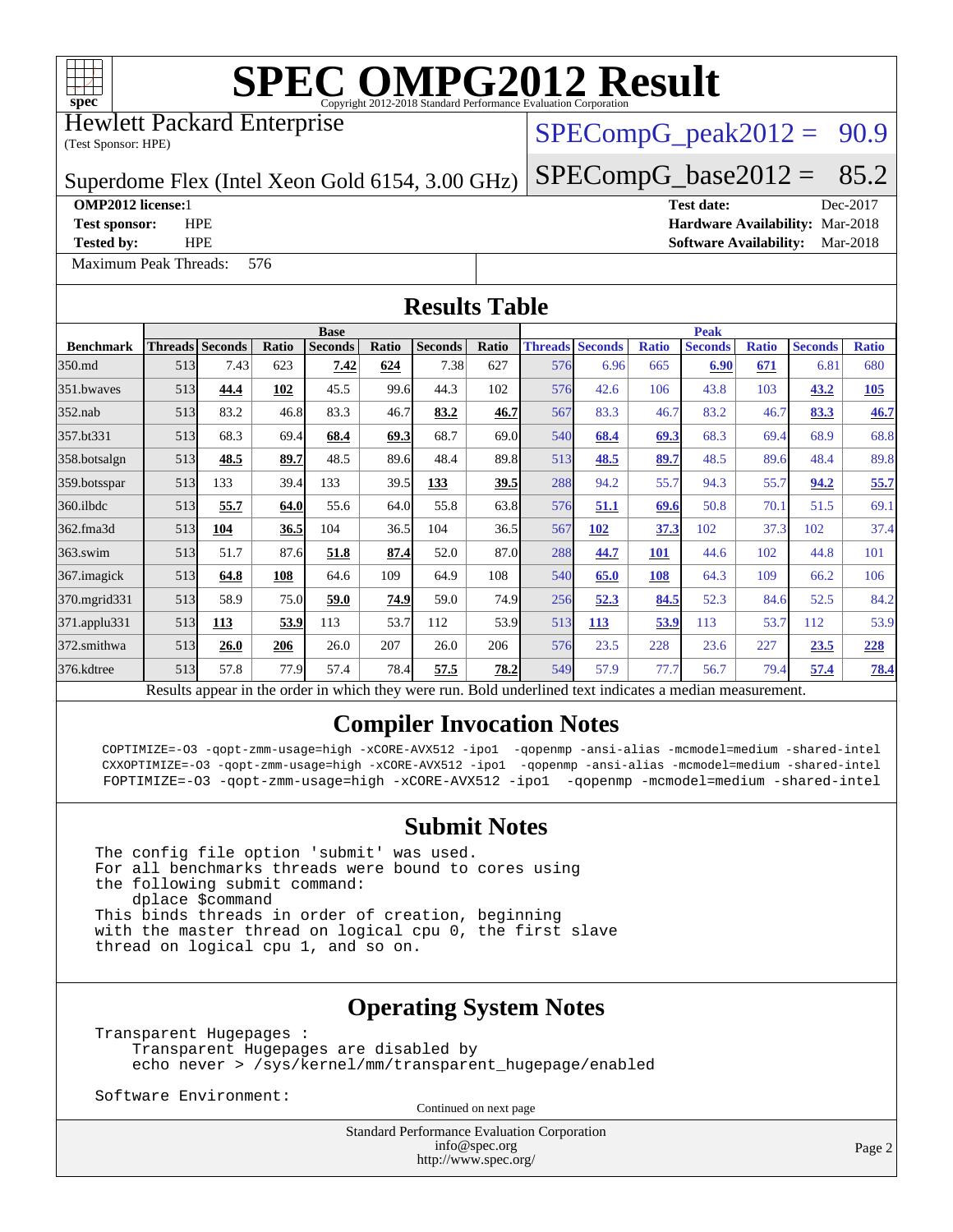

Hewlett Packard Enterprise

(Test Sponsor: HPE)

 $SPECompG_peak2012 = 90.9$  $SPECompG_peak2012 = 90.9$ 

 $SPECompG_base2012 = 85.2$  $SPECompG_base2012 = 85.2$ 

Superdome Flex (Intel Xeon Gold 6154, 3.00 GHz)

**[OMP2012 license:](http://www.spec.org/auto/omp2012/Docs/result-fields.html#OMP2012license)**1 **[Test date:](http://www.spec.org/auto/omp2012/Docs/result-fields.html#Testdate)** Dec-2017 **[Test sponsor:](http://www.spec.org/auto/omp2012/Docs/result-fields.html#Testsponsor)** HPE **[Hardware Availability:](http://www.spec.org/auto/omp2012/Docs/result-fields.html#HardwareAvailability)** Mar-2018 **[Tested by:](http://www.spec.org/auto/omp2012/Docs/result-fields.html#Testedby)** HPE **[Software Availability:](http://www.spec.org/auto/omp2012/Docs/result-fields.html#SoftwareAvailability)** Mar-2018

### **[Operating System Notes \(Continued\)](http://www.spec.org/auto/omp2012/Docs/result-fields.html#OperatingSystemNotes)**

 export KMP\_AFFINITY=disabled export KMP\_STACKSIZE=200M export KMP\_SCHEDULE=static,balanced export OMP\_DYNAMIC=FALSE ulimit -s unlimited

The tmpfs filesystem was set up with: mount -t tmpfs -o rw,remount,mode=1777,mpol=interleave tmpfs /dev/shm

#### **[Platform Notes](http://www.spec.org/auto/omp2012/Docs/result-fields.html#PlatformNotes)**

Rack Management Controller setting: modify npar pnum=0 ras=hpc

## **[Base Compiler Invocation](http://www.spec.org/auto/omp2012/Docs/result-fields.html#BaseCompilerInvocation)**

[C benchmarks](http://www.spec.org/auto/omp2012/Docs/result-fields.html#Cbenchmarks): [icc](http://www.spec.org/omp2012/results/res2018q1/omp2012-20171219-00137.flags.html#user_CCbase_intel_icc_a87c68a857bc5ec5362391a49d3a37a6)

[C++ benchmarks:](http://www.spec.org/auto/omp2012/Docs/result-fields.html#CXXbenchmarks) [icpc](http://www.spec.org/omp2012/results/res2018q1/omp2012-20171219-00137.flags.html#user_CXXbase_intel_icpc_2d899f8d163502b12eb4a60069f80c1c)

[Fortran benchmarks](http://www.spec.org/auto/omp2012/Docs/result-fields.html#Fortranbenchmarks): [ifort](http://www.spec.org/omp2012/results/res2018q1/omp2012-20171219-00137.flags.html#user_FCbase_intel_ifort_8a5e5e06b19a251bdeaf8fdab5d62f20)

## **[Base Portability Flags](http://www.spec.org/auto/omp2012/Docs/result-fields.html#BasePortabilityFlags)**

 350.md: [-free](http://www.spec.org/omp2012/results/res2018q1/omp2012-20171219-00137.flags.html#user_baseFPORTABILITY350_md_free) 367.imagick: [-std=c99](http://www.spec.org/omp2012/results/res2018q1/omp2012-20171219-00137.flags.html#user_baseCPORTABILITY367_imagick_std_2ec6533b6e06f1c4a6c9b78d9e9cde24)

## **[Base Optimization Flags](http://www.spec.org/auto/omp2012/Docs/result-fields.html#BaseOptimizationFlags)**

[C benchmarks](http://www.spec.org/auto/omp2012/Docs/result-fields.html#Cbenchmarks):

[-O3](http://www.spec.org/omp2012/results/res2018q1/omp2012-20171219-00137.flags.html#user_CCbase_f-O3) [-qopt-zmm-usage=high](http://www.spec.org/omp2012/results/res2018q1/omp2012-20171219-00137.flags.html#user_CCbase_f-qopt-zmm-usage_213d857421e75f2db2f896f7900465fb) [-xCORE-AVX512](http://www.spec.org/omp2012/results/res2018q1/omp2012-20171219-00137.flags.html#user_CCbase_f-xCORE-AVX512) [-ipo1](http://www.spec.org/omp2012/results/res2018q1/omp2012-20171219-00137.flags.html#user_CCbase_f-ipo_116921c2575d566c213f1dd5e08493d2) [-qopenmp](http://www.spec.org/omp2012/results/res2018q1/omp2012-20171219-00137.flags.html#user_CCbase_f-qopenmp) [-ansi-alias](http://www.spec.org/omp2012/results/res2018q1/omp2012-20171219-00137.flags.html#user_CCbase_f-ansi-alias) [-mcmodel=medium](http://www.spec.org/omp2012/results/res2018q1/omp2012-20171219-00137.flags.html#user_CCbase_f-mcmodel_3a41622424bdd074c4f0f2d2f224c7e5) [-shared-intel](http://www.spec.org/omp2012/results/res2018q1/omp2012-20171219-00137.flags.html#user_CCbase_f-shared-intel)

[C++ benchmarks:](http://www.spec.org/auto/omp2012/Docs/result-fields.html#CXXbenchmarks)

[-O3](http://www.spec.org/omp2012/results/res2018q1/omp2012-20171219-00137.flags.html#user_CXXbase_f-O3) [-qopt-zmm-usage=high](http://www.spec.org/omp2012/results/res2018q1/omp2012-20171219-00137.flags.html#user_CXXbase_f-qopt-zmm-usage_213d857421e75f2db2f896f7900465fb) [-xCORE-AVX512](http://www.spec.org/omp2012/results/res2018q1/omp2012-20171219-00137.flags.html#user_CXXbase_f-xCORE-AVX512) [-ipo1](http://www.spec.org/omp2012/results/res2018q1/omp2012-20171219-00137.flags.html#user_CXXbase_f-ipo_116921c2575d566c213f1dd5e08493d2) [-qopenmp](http://www.spec.org/omp2012/results/res2018q1/omp2012-20171219-00137.flags.html#user_CXXbase_f-qopenmp) [-ansi-alias](http://www.spec.org/omp2012/results/res2018q1/omp2012-20171219-00137.flags.html#user_CXXbase_f-ansi-alias) [-mcmodel=medium](http://www.spec.org/omp2012/results/res2018q1/omp2012-20171219-00137.flags.html#user_CXXbase_f-mcmodel_3a41622424bdd074c4f0f2d2f224c7e5) [-shared-intel](http://www.spec.org/omp2012/results/res2018q1/omp2012-20171219-00137.flags.html#user_CXXbase_f-shared-intel)

[Fortran benchmarks](http://www.spec.org/auto/omp2012/Docs/result-fields.html#Fortranbenchmarks):

```
-O3 -qopt-zmm-usage=high -xCORE-AVX512 -ipo1 -qopenmp
-mcmodel=medium -shared-intel
```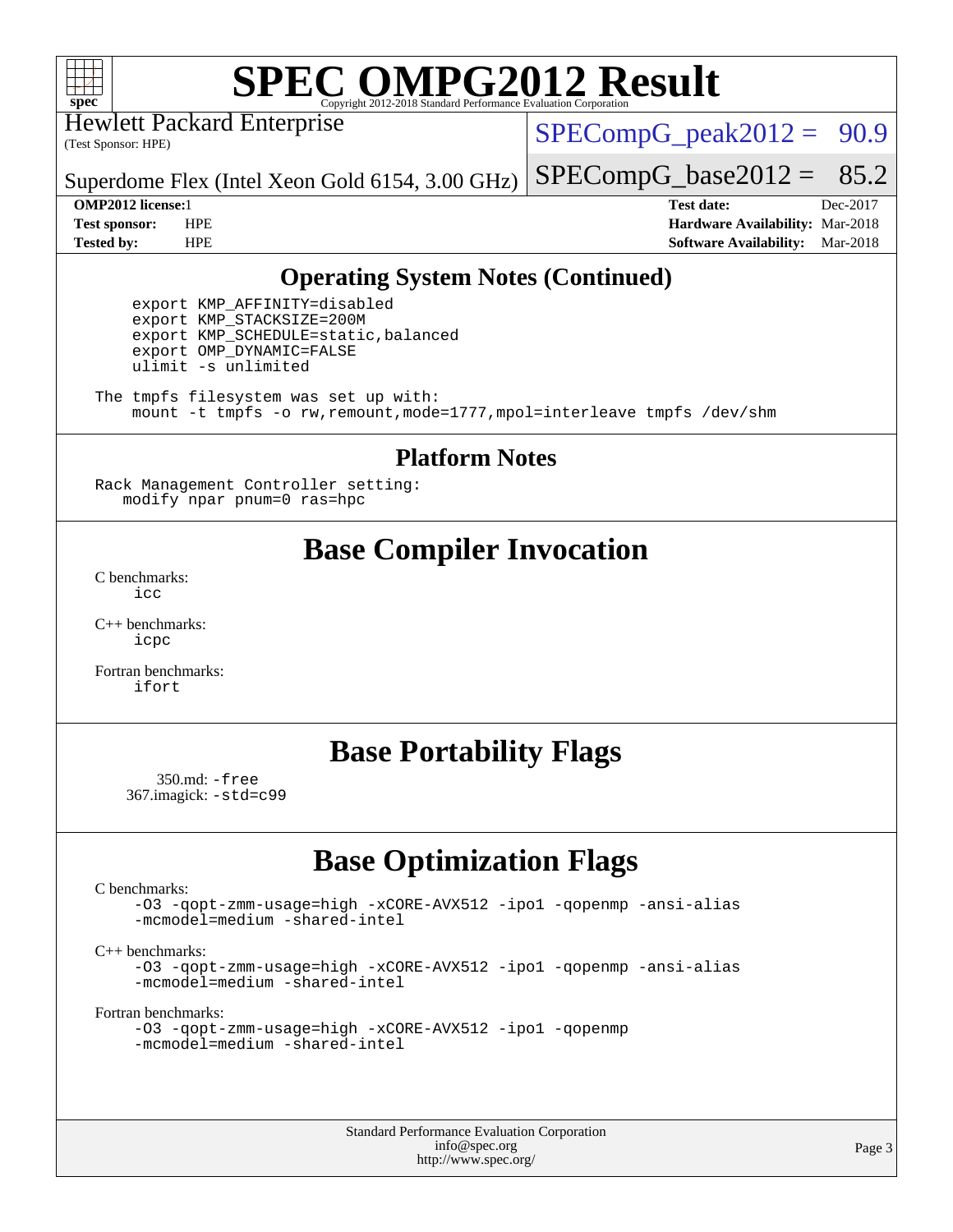

Hewlett Packard Enterprise

(Test Sponsor: HPE)

 $SPECompG_peak2012 = 90.9$  $SPECompG_peak2012 = 90.9$ 

 $SPECompG_base2012 = 85.2$  $SPECompG_base2012 = 85.2$ 

Superdome Flex (Intel Xeon Gold 6154, 3.00 GHz)

**[OMP2012 license:](http://www.spec.org/auto/omp2012/Docs/result-fields.html#OMP2012license)**1 **[Test date:](http://www.spec.org/auto/omp2012/Docs/result-fields.html#Testdate)** Dec-2017 **[Test sponsor:](http://www.spec.org/auto/omp2012/Docs/result-fields.html#Testsponsor)** HPE **[Hardware Availability:](http://www.spec.org/auto/omp2012/Docs/result-fields.html#HardwareAvailability)** Mar-2018 **[Tested by:](http://www.spec.org/auto/omp2012/Docs/result-fields.html#Testedby)** HPE **[Software Availability:](http://www.spec.org/auto/omp2012/Docs/result-fields.html#SoftwareAvailability)** Mar-2018

## **[Peak Compiler Invocation](http://www.spec.org/auto/omp2012/Docs/result-fields.html#PeakCompilerInvocation)**

[C benchmarks](http://www.spec.org/auto/omp2012/Docs/result-fields.html#Cbenchmarks): [icc](http://www.spec.org/omp2012/results/res2018q1/omp2012-20171219-00137.flags.html#user_CCpeak_intel_icc_a87c68a857bc5ec5362391a49d3a37a6)

[C++ benchmarks:](http://www.spec.org/auto/omp2012/Docs/result-fields.html#CXXbenchmarks) [icpc](http://www.spec.org/omp2012/results/res2018q1/omp2012-20171219-00137.flags.html#user_CXXpeak_intel_icpc_2d899f8d163502b12eb4a60069f80c1c)

[Fortran benchmarks](http://www.spec.org/auto/omp2012/Docs/result-fields.html#Fortranbenchmarks): [ifort](http://www.spec.org/omp2012/results/res2018q1/omp2012-20171219-00137.flags.html#user_FCpeak_intel_ifort_8a5e5e06b19a251bdeaf8fdab5d62f20)

**[Peak Portability Flags](http://www.spec.org/auto/omp2012/Docs/result-fields.html#PeakPortabilityFlags)**

 350.md: [-free](http://www.spec.org/omp2012/results/res2018q1/omp2012-20171219-00137.flags.html#user_peakFPORTABILITY350_md_free) 367.imagick: [-std=c99](http://www.spec.org/omp2012/results/res2018q1/omp2012-20171219-00137.flags.html#user_peakCPORTABILITY367_imagick_std_2ec6533b6e06f1c4a6c9b78d9e9cde24)

**[Peak Optimization Flags](http://www.spec.org/auto/omp2012/Docs/result-fields.html#PeakOptimizationFlags)**

[C benchmarks](http://www.spec.org/auto/omp2012/Docs/result-fields.html#Cbenchmarks):

 352.nab: [-O3](http://www.spec.org/omp2012/results/res2018q1/omp2012-20171219-00137.flags.html#user_peakCOPTIMIZE352_nab_f-O3) [-qopt-zmm-usage=high](http://www.spec.org/omp2012/results/res2018q1/omp2012-20171219-00137.flags.html#user_peakCOPTIMIZE352_nab_f-qopt-zmm-usage_213d857421e75f2db2f896f7900465fb) [-xCORE-AVX512](http://www.spec.org/omp2012/results/res2018q1/omp2012-20171219-00137.flags.html#user_peakCOPTIMIZE352_nab_f-xCORE-AVX512) [-ipo1](http://www.spec.org/omp2012/results/res2018q1/omp2012-20171219-00137.flags.html#user_peakCOPTIMIZE352_nab_f-ipo_116921c2575d566c213f1dd5e08493d2) [-qopenmp](http://www.spec.org/omp2012/results/res2018q1/omp2012-20171219-00137.flags.html#user_peakCOPTIMIZE352_nab_f-qopenmp) [-ansi-alias](http://www.spec.org/omp2012/results/res2018q1/omp2012-20171219-00137.flags.html#user_peakCOPTIMIZE352_nab_f-ansi-alias) [-mcmodel=medium](http://www.spec.org/omp2012/results/res2018q1/omp2012-20171219-00137.flags.html#user_peakCOPTIMIZE352_nab_f-mcmodel_3a41622424bdd074c4f0f2d2f224c7e5) [-shared-intel](http://www.spec.org/omp2012/results/res2018q1/omp2012-20171219-00137.flags.html#user_peakCOPTIMIZE352_nab_f-shared-intel)

358.botsalgn: basepeak = yes

359.botsspar: Same as 352.nab

367.imagick: Same as 352.nab

372.smithwa: Same as 352.nab

[C++ benchmarks:](http://www.spec.org/auto/omp2012/Docs/result-fields.html#CXXbenchmarks)

[-O3](http://www.spec.org/omp2012/results/res2018q1/omp2012-20171219-00137.flags.html#user_CXXpeak_f-O3) [-qopt-zmm-usage=high](http://www.spec.org/omp2012/results/res2018q1/omp2012-20171219-00137.flags.html#user_CXXpeak_f-qopt-zmm-usage_213d857421e75f2db2f896f7900465fb) [-xCORE-AVX512](http://www.spec.org/omp2012/results/res2018q1/omp2012-20171219-00137.flags.html#user_CXXpeak_f-xCORE-AVX512) [-ipo1](http://www.spec.org/omp2012/results/res2018q1/omp2012-20171219-00137.flags.html#user_CXXpeak_f-ipo_116921c2575d566c213f1dd5e08493d2) [-qopenmp](http://www.spec.org/omp2012/results/res2018q1/omp2012-20171219-00137.flags.html#user_CXXpeak_f-qopenmp) [-ansi-alias](http://www.spec.org/omp2012/results/res2018q1/omp2012-20171219-00137.flags.html#user_CXXpeak_f-ansi-alias) [-mcmodel=medium](http://www.spec.org/omp2012/results/res2018q1/omp2012-20171219-00137.flags.html#user_CXXpeak_f-mcmodel_3a41622424bdd074c4f0f2d2f224c7e5) [-shared-intel](http://www.spec.org/omp2012/results/res2018q1/omp2012-20171219-00137.flags.html#user_CXXpeak_f-shared-intel)

[Fortran benchmarks](http://www.spec.org/auto/omp2012/Docs/result-fields.html#Fortranbenchmarks):

 350.md: [-O3](http://www.spec.org/omp2012/results/res2018q1/omp2012-20171219-00137.flags.html#user_peakFOPTIMIZE350_md_f-O3) [-qopt-zmm-usage=high](http://www.spec.org/omp2012/results/res2018q1/omp2012-20171219-00137.flags.html#user_peakFOPTIMIZE350_md_f-qopt-zmm-usage_213d857421e75f2db2f896f7900465fb) [-xCORE-AVX512](http://www.spec.org/omp2012/results/res2018q1/omp2012-20171219-00137.flags.html#user_peakFOPTIMIZE350_md_f-xCORE-AVX512) [-ipo1](http://www.spec.org/omp2012/results/res2018q1/omp2012-20171219-00137.flags.html#user_peakFOPTIMIZE350_md_f-ipo_116921c2575d566c213f1dd5e08493d2) [-qopenmp](http://www.spec.org/omp2012/results/res2018q1/omp2012-20171219-00137.flags.html#user_peakFOPTIMIZE350_md_f-qopenmp) [-mcmodel=medium](http://www.spec.org/omp2012/results/res2018q1/omp2012-20171219-00137.flags.html#user_peakFOPTIMIZE350_md_f-mcmodel_3a41622424bdd074c4f0f2d2f224c7e5) [-shared-intel](http://www.spec.org/omp2012/results/res2018q1/omp2012-20171219-00137.flags.html#user_peakFOPTIMIZE350_md_f-shared-intel)

 351.bwaves: Same as 350.md 357.bt331: Same as 350.md

360.ilbdc: Same as 350.md

362.fma3d: Same as 350.md

Continued on next page